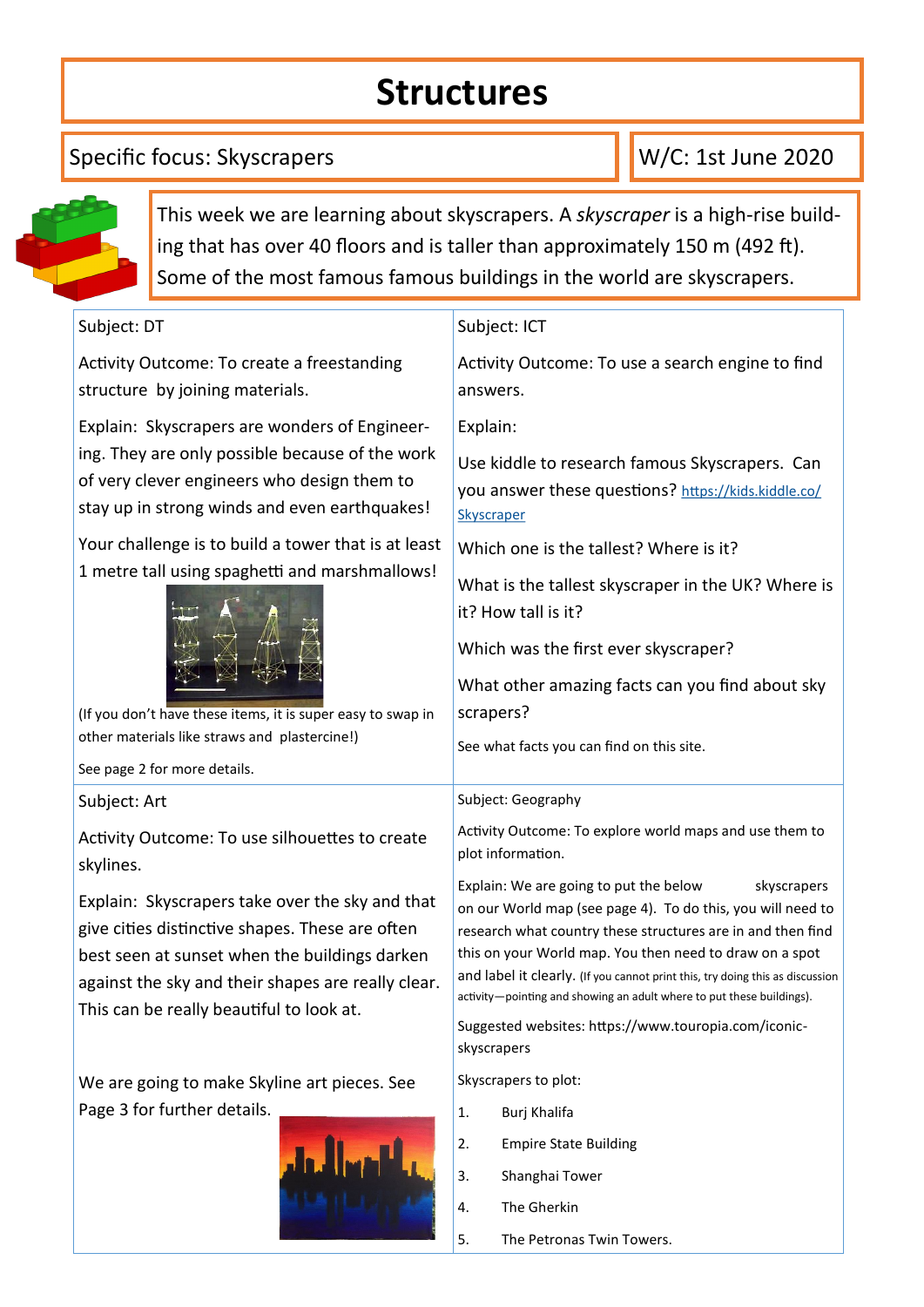

You will need:

Spaghetti or straws Marshmallows or plasticine cardboard some pennies

## **Activity instructions**

Start off by experimenting by making different shapes, using the spaghetti to pierce the marshmallows and join up with other sticks of spaghetti.



You can break the sticks of spaghetti into different sizes to try different shapes. Top tip: triangles are a very strong shape that civil engineers use when building bridges and towers.

Once you have had a bit of time playing with different shapes you should now plan out how you are going to make your tower by drawing a diagram on a sheet of paper, civil engineers make sure they plan everything out in detail before starting to build anything to make sure they know what they are doing.

Once your planning is done, it's time to start building so clear a space (making sure all members of the household are taking care around your construction so dogs and cats might need to be shut out of the room for this activity!) and see if you can build your tower 1m high.

Test it out further:

- Blow on it! Can your structure stay standing in the wind? What about when you make the wind stronger by getting 2/3/4 people to blow on it!
- How strong is your tower? Add a small cardboard platform and see if your tower can hold items like pennies.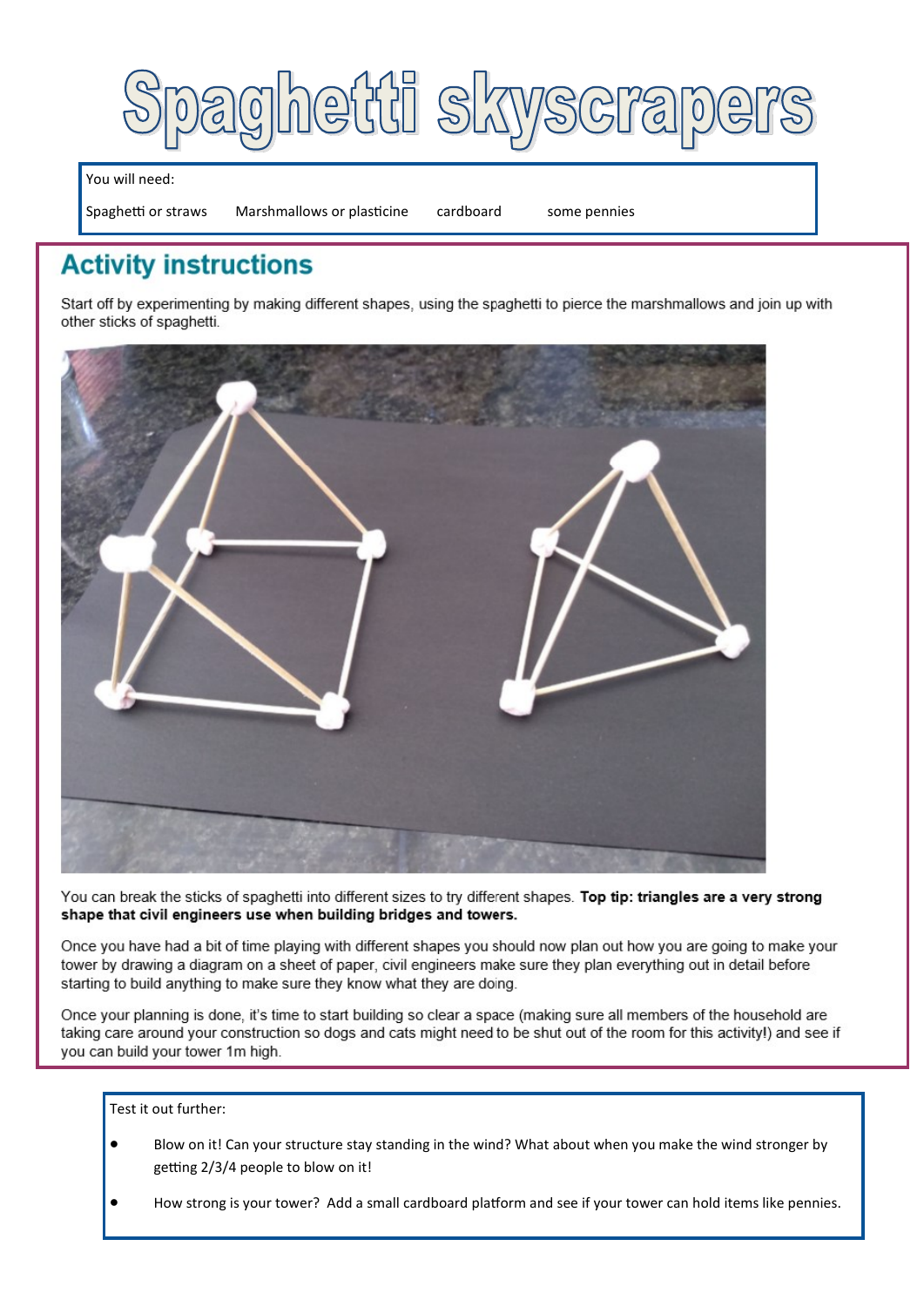# line art





Even Vincent Van Gogh used the idea of sunset Silhouettes in his work. This is his painting of the houses of Parliament





#### How to make sunset Silhouette art.

1: Create a colour wash that represents the sunset on your paper. This should cover your whole paper! You could do this using paint, chalk, pastels, wax crayons or felt pens. Sunset colours are usually reds, oranges and yellows but they can also sometimes have pinks and blues.

2. Make silhouettes of skyscrapers. These are the outline of the building with the middle coloured in black so that you only see the outside shape. You can do this by drawing them onto black card or you can draw them and colour them in with black felt.

3. Cut out your silhouettes, place them on your sunset at the bottom of the paper. Decide where you are going to put each one for effect. Try moving them around, which ones look best where? Then stick them down.

4. You should have your own beautiful sunset in the city!